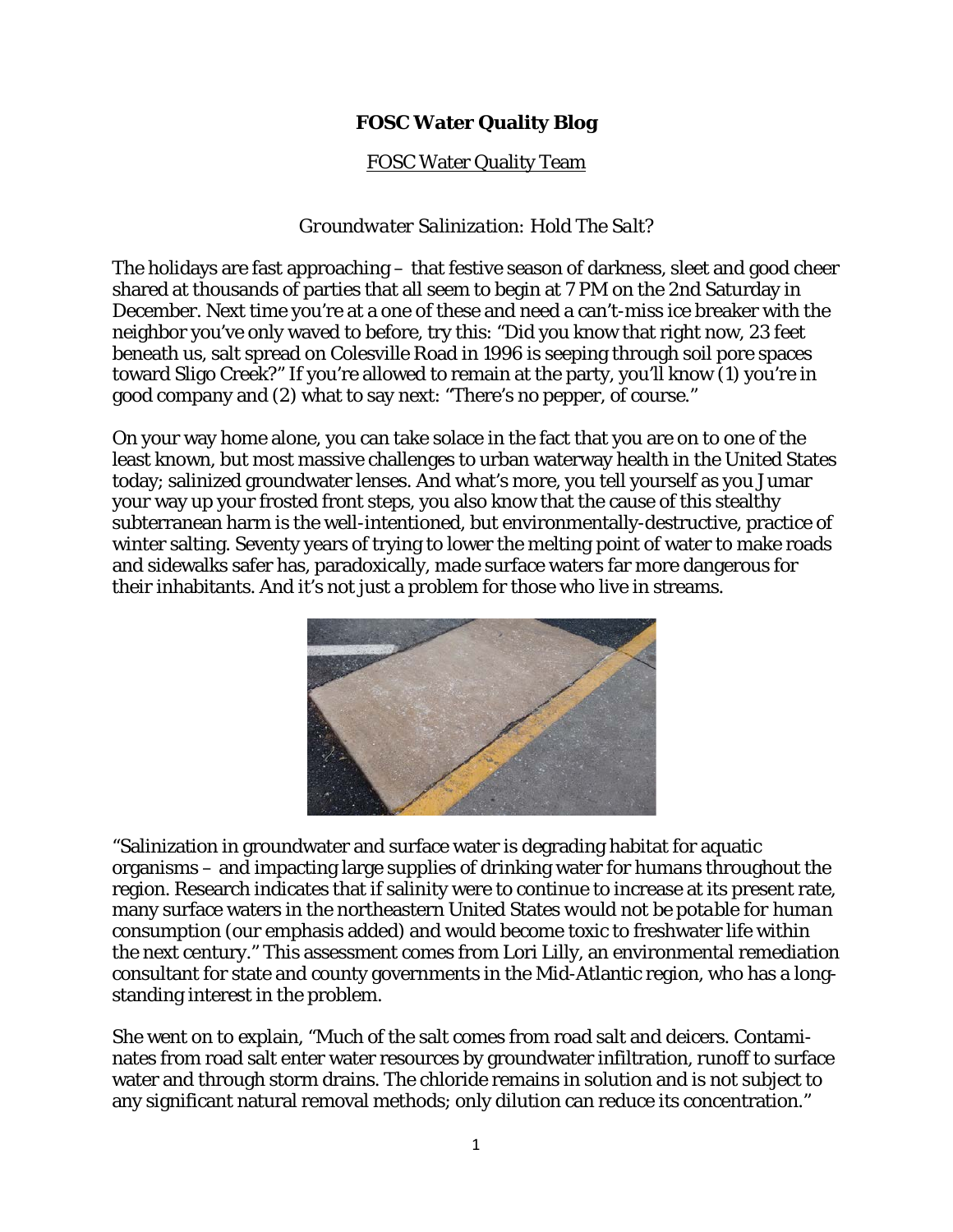Indeed, some scientists now believe that this legacy of annual road salting has altered – perhaps permanently – much of the nation's groundwater, particularly in the urban areas of the Northeast and Midwest. But when and how did the United States start making its way down the Salt Road?



According to The Cary Institute of Ecosystem Studies (www.caryinstitute.org), salt was first used in the United States to de-ice roads in New Hampshire in 1938. The city of Detroit followed soon thereafter in 1940. By the winter of 1941-1942, a total of 5,000 tons of salt were spread on highways in the U.S. annually. Today, between 10 and 20 *million* tons of salt are used each year. This salt is often referred to as rock salt, to differentiate it from table salt, which is usually finely ground and includes various additives. Much of the rock salt used on American roads is mined from underground deposits in the Great Lakes region, Kansas and Louisiana. Many of these salt layers precipitated out from receding shallow seas millions of years ago, and are now making their way back into our streams, rivers and wells via DPW snow trucks. Salt application is generally ineffective below 15 degrees F, but salting typically works because these temperatures don't appear until the later hours of the night if at all, a time when most commuters, diners and students have made it safely home. When applied to roads, parking lots and sidewalks in a timely way, salt typically lowers the temperature at which water (in the form of rain, sleet, etc.) freezes by 10 to 20 degrees F, preventing or at least substantially delaying ice formation.

But our ecosystems have paid a price for the increased safety. Seven decades of seasonal salt use has, in effect, saturated much of our ground water – and the surface waters connected to it – with excess chloride, pushing the water's composition away from a true freshwater profile toward one edging closer to a brine solution, with broad, deleterious consequences. According to Lori Lilly, "Chloride in surface waters can be toxic to many forms of aquatic life. Aquatic species of concern include fish, macroinvertebrates, insects, and amphibians. Elevated chloride levels can threaten the health of food sources and pose a risk to species survival, growth, and/or reproduction. Chloride toxicity increases when it is associated with other cations, such as potassium or magnesium,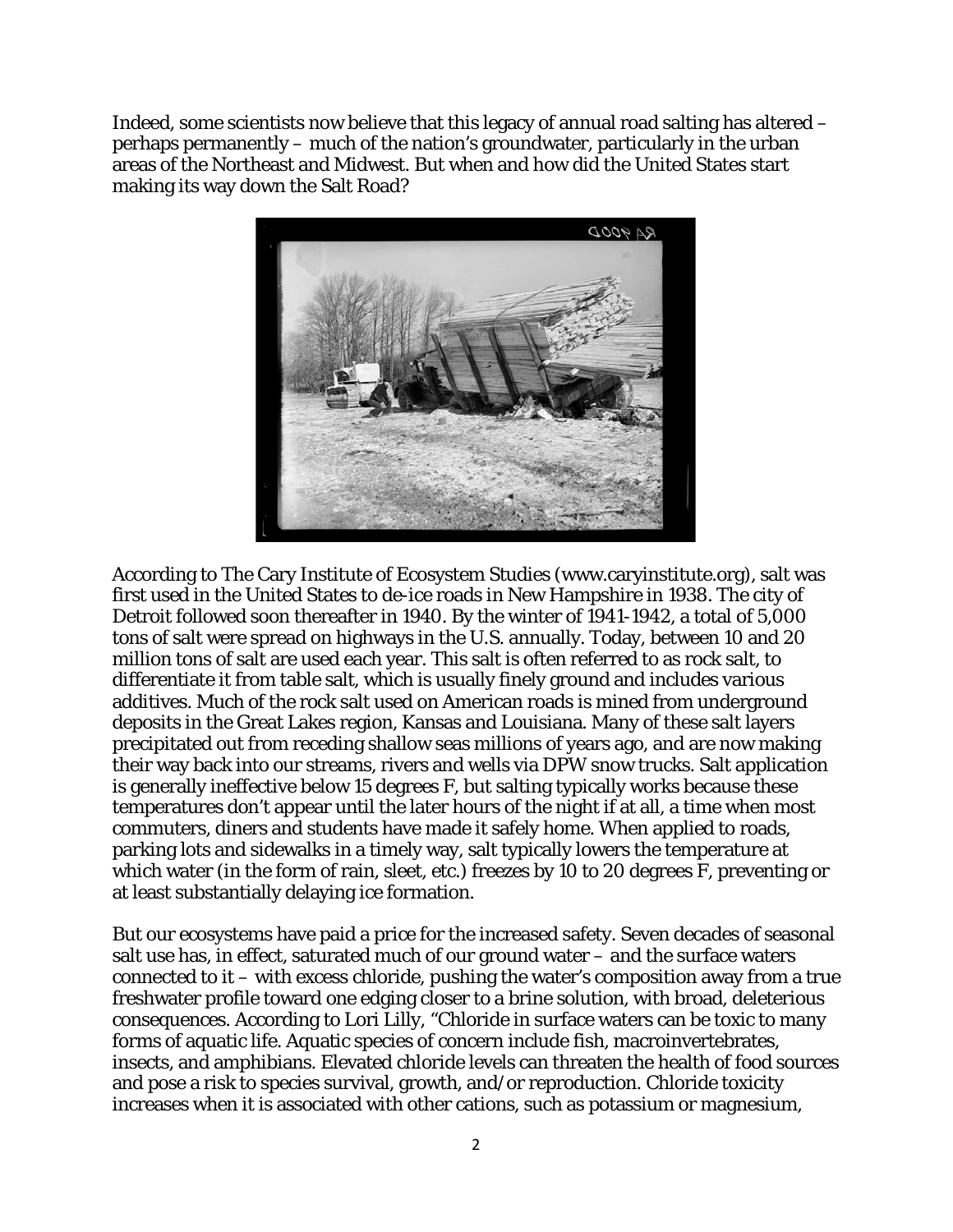which may occur once the ions of road salt have dissolved and migrated at potentially different rates."

Exposure to high levels of salinity for freshwater fish effects osmoregulation and breathing. Freshwater fishes have been shown to reduce food intake, as well as exhibit slower growth, when exposed to high levels of chlorides. As a group, amphibians tend to be more sensitive to salt compared with most other animals because they are poor osmoregulators. Pond-breeding species that place eggs on or near the bottom are at particular risk from road salt exposure, as their embryos will experience the highest salt concentrations and rates of mortality. And according to Lilly, threats to animal life don't stop at the waters' edges.



"Road salt is also a concern for pets because of potential road salt ingestion and paw health. Ingestion of road salt by eating salt directly, licking salty paws, and by drinking snow melt and runoff can have many negative effects on a pet's health such as vomiting, diarrhea, seizure, and more." Moreover, she points out, "Exposure of pet's paws to road salt can produce painful irritations, inflammation, and cracking of the feet pads that can be prone to infection and are slow to heal."

To be clear, road salt is not the only cause of the creeping salinization of the nation's freshwaters. Other sources of salts include sewage, water conditioning salts, and lawn and farm fertilizers. Depending on the local geology, salts may also leach into ground and surface waters from naturally-occurring rock layers. And there is another less-thanobvious source: vehicle emissions, which contain sulfur and nitrogen compounds that can lead to salt formation in or nearby surface waters. But while all of these other sources contribute to the problem, the use of road salt is clearly the primary culprit.

So what can be done to stem the salt tide?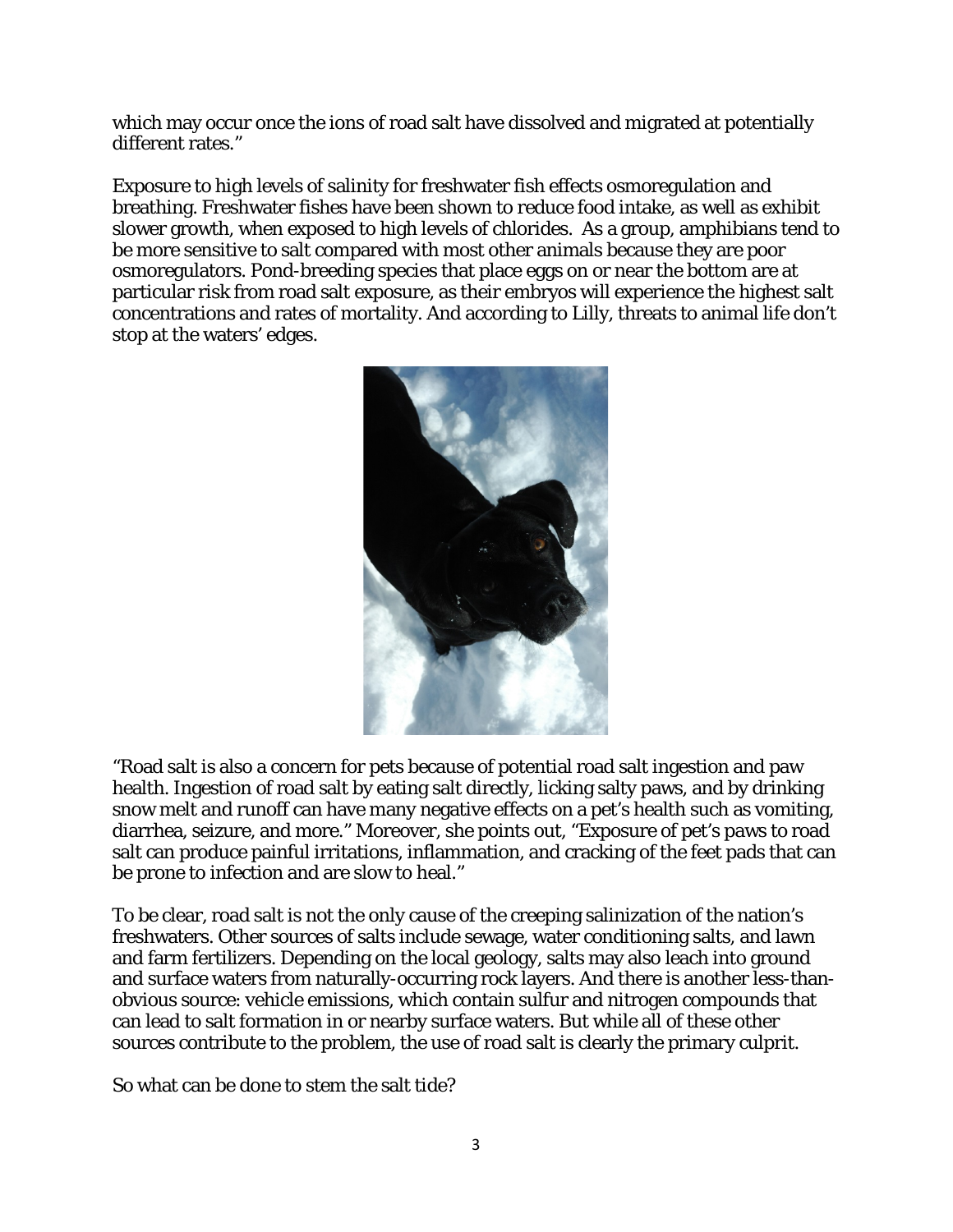Unfortunately, Lori Lilly is not sanguine on most of our current options. "The rate of export, or flushing, of salt from ground and surface waters is usually slower than the rate of input. This is why it is so problematic. Groundwater and surface waters are now remaining salty even through spring and summer, when road salts and de-icers are not in use. During these seasons, salt concentrations are actually increased because the water's base flow rate is decreased." That is, even though counties and cities are not laying salt down from late spring through fall, our precipitation usually tapers off during these same seasons, so streams and rivers have less water volume, and thus any salts in them are more concentrated.



Nonetheless, the challenge has precipitated some innovative approaches to salt mitigation. For example, Lilly explained that, "Vegetation along roadways is a natural buffer area between pollutants and the waters. The University of New Hampshire suggests planting salt tolerant tree species such as horsechestnut, black locust, honey locust, red oak and white oak in areas of high salt concentrations." By planting buffer strips of salt-adapted species between roads and waterways, we might intercept some of the salt before it reaches ground or surface waters, while simultaneously helping ensure that these living buffers have the best chance of long-term survival.

In addition, calibrating road salt application equipment is a best management practice (BMP). Ensuring that salt application is properly timed (it works best before the precip event begins), covering salt storage piles and sweeping up excess road salt are other BMPs that can make a large positive impact. If you would like to learn more about how our region is handling these issues, Maryland's State Highway Administration plan is available at: [http://roads.maryland.gov/oom/statewide\\_salt\\_management\\_plan.pdf.](http://roads.maryland.gov/oom/statewide_salt_management_plan.pdf) A critical factor to the success of this or any similar plan, however, is the adoption of its practices by both private contractors and landowners. State and county action alone is not enough. As summed up by the Minnesota Pollution Control Agency on its website, "It takes only one teaspoon of road salt to permanently pollute 5 gallons of water. Once